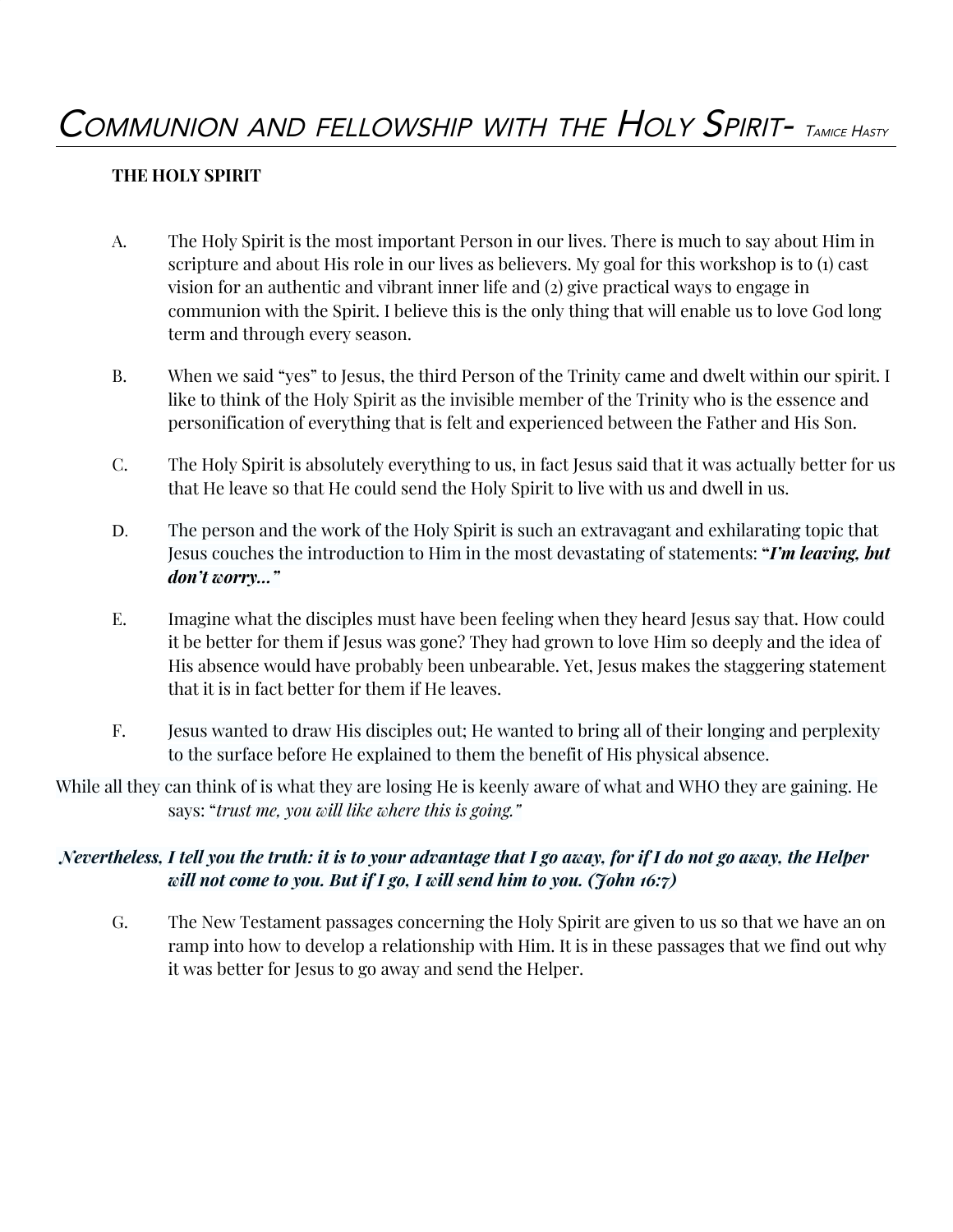- H. Often in the body of Christ, the Holy Spirit is relegated to some sort of abstract influence or nebulous force that makes people do weird things in charismatic meetings. This is tragic. He infinitely more than that. The Holy Spirit is fully God<sup>1</sup>. He is a *real person*. He has a *personality*, He *thinks*, He *wills*, He *yearns*, He *loves*, He *desires*, He *grieves*, He has a *mind* and a *will*, He speaks, He *testifies* and He *intercedes<sup>2</sup>*.
- I. Apart from the Holy Spirit you and I have nothing. He is absolutely everything to believers and having this understanding will revolutionize our life in Christ. We must intentionally grow in the understanding of who He is. Our very spiritual well being depends upon our relationship to the Spirit of God. The common phrase around here is that: *you will never walk in the Spirit more than you talk to the Spirit.*

#### **II. COMMUNION AND FELLOWSHIP WITH THE SPIRIT**

- A. We can grow in relationship with the Holy Spirit the same way that we grow in relationship with any other person- conversation and quality time. We can talk directly to the Holy Spirit. This is actually how we will grow in intimacy with God. I have come to talk to the Holy Spirit more as I grow in the knowledge of who He is and His function within the Godhead. Part of the way we begin talking to Him is by using the scriptures.
- B. Knowing someone's title helps you to know how to relate to them correctly. You would not approach a coach the same way you would approach a diplomat. Titles are important for us because they teach us how to relate to the person and they also help us to know what to expect from them. It is the same with the Holy Spirit; He has these titles because they describe who He is and what He does.
	- 1. The Titles of the Holy Spirit:
		- a. The Helper, Comforter, Counselor, Advocate (John 16:7)

(1) We can talk to the Holy Spirit as the one who comes alongside to help us in our time of need. In this way you can talk to Him when you need help. He is in our corner and is fighting for us. He is the One who brings us forth in love and maturity. He is the one who provides strength for us to keep steady.

b. The Teacher (1 John 2:27)

<sup>1</sup> (1) *Divine names are given to Him*, Ex. 17:7 (comp. Heb. 3:7-9); Acts 5:3,4; I Cor. 3:16; II Tim 3:16 (comp. II Pet. 1:21). (2) *Divine perfections are ascribed to Him*, such as omnipresence, Ps. 139:7-10, omniscience, Isa. 40:13,14 (comp. Rom. 11:34); I Cor. 2:10,11, omnipotence, I Cor. 12:11; Rom. 15:19, and eternity, Heb. 9:14. (3) *Divine works are performed by Him*, such as creation, Gen. 1:2; Job 26:13; 33:4, providential renovation, Ps. 104:30, regeneration, John 3:5,6; Tit. 3:5, and the resurrection of the dead, Rom. 8:11. (4) *Divine honor is also paid to Him*, Matt. 28:19; Rom. 9:1; II Cor. 13:13. (Louis Berkhof, *Systematic Theology,* (Edinburgh, England: Banner of Truth Trust, 2003), p 97-98)

<sup>2</sup> Rom. 8:27; Acts 15:28, 16:7; I Corinthians 12:11; Acts 8:29, 13:2; Revelation 2:7 , John 15:26 Isaiah 63:10 & Ephesians 4:30, James 4:5, Romans 15:30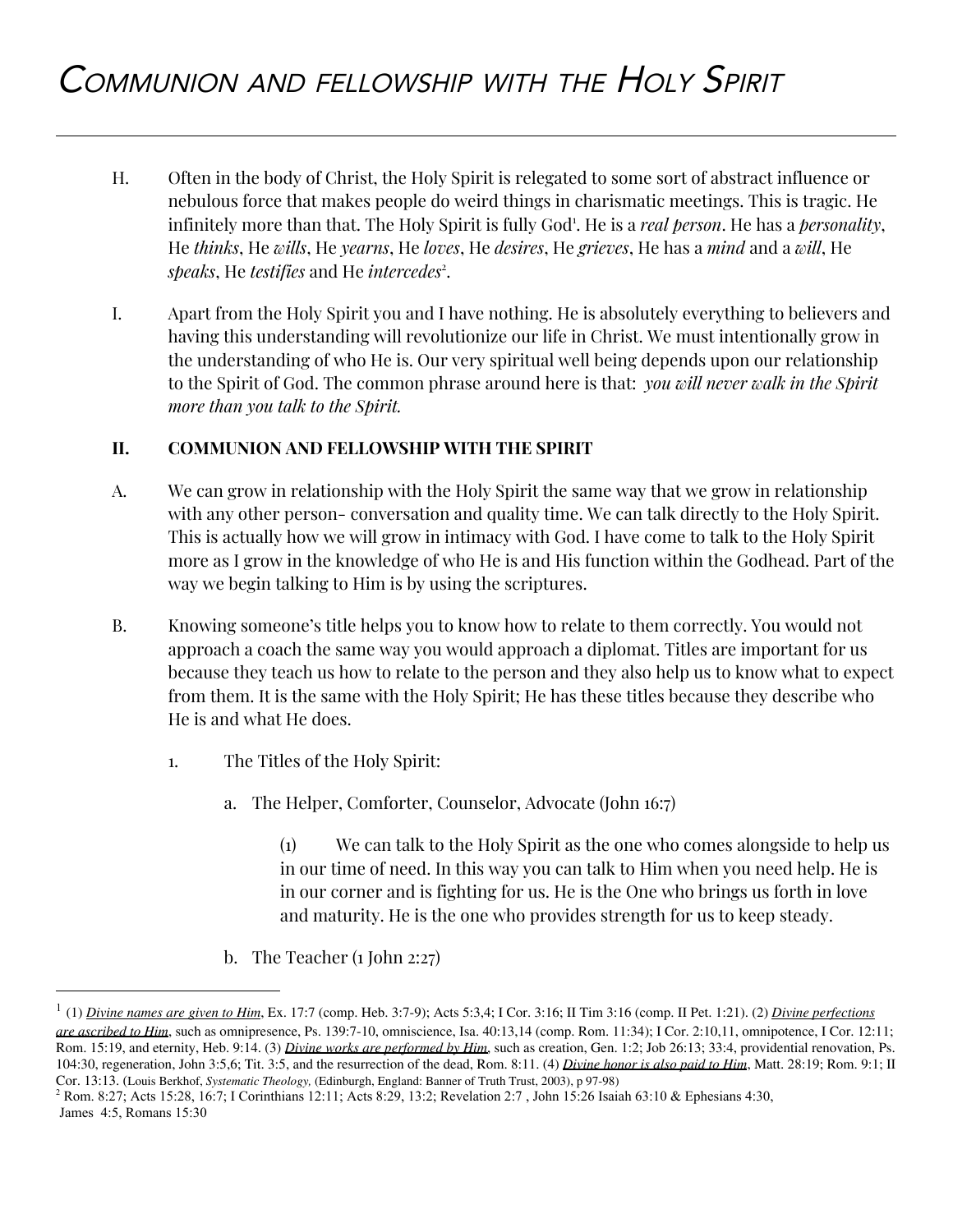(1) We can talk to the Holy Spirit as the one who opens up the Scriptures and helps us to understand them. He is also the one who teaches us how to live life in Christ and relate to others. He tells us what Jesus is like, He tells us what the word of God means. He is the one who gives us understanding. He teaches us the way of God and helps us to follow.

c. The Spirit of Truth (John 16:13)

(1) The Holy Spirit is the one who loves truth and loves to reveal it. We don't have to be confused about anything. He will tell us the truth in every situation if we ask Him to. He will help us sort through our emotions and even help us to discern what is right in every situation. We can talk to Him as the very Spirit of truth who guides us into all truth.

d. The Guarantee of our Inheritance (Ephesians 1:14)

(1) We can thank the Holy Spirit, who is the proof that we are going to dwell with the Father in the Holy City, and be the eternal companion of His Son. The indwelling Spirit is the seal of God that we are His prized possession.

- 2. His Actions
	- a. Anointed and Resurrected Jesus (John 1:32; Rom. 811)
	- b. Testifies of Jesus/ reminds us of what He has said (John 14:26)
	- c. Gives us peace (John 14:27)
	- d. Sanctifies us (Titus 3:5)
	- e. Searches the deep things of God and declares them (1 Cor.2:10)
	- f. Inspired Scripture and Prophecy (2Tim. 3:16)
- 3. Divine Third Person
	- a. The Spirit of Yahweh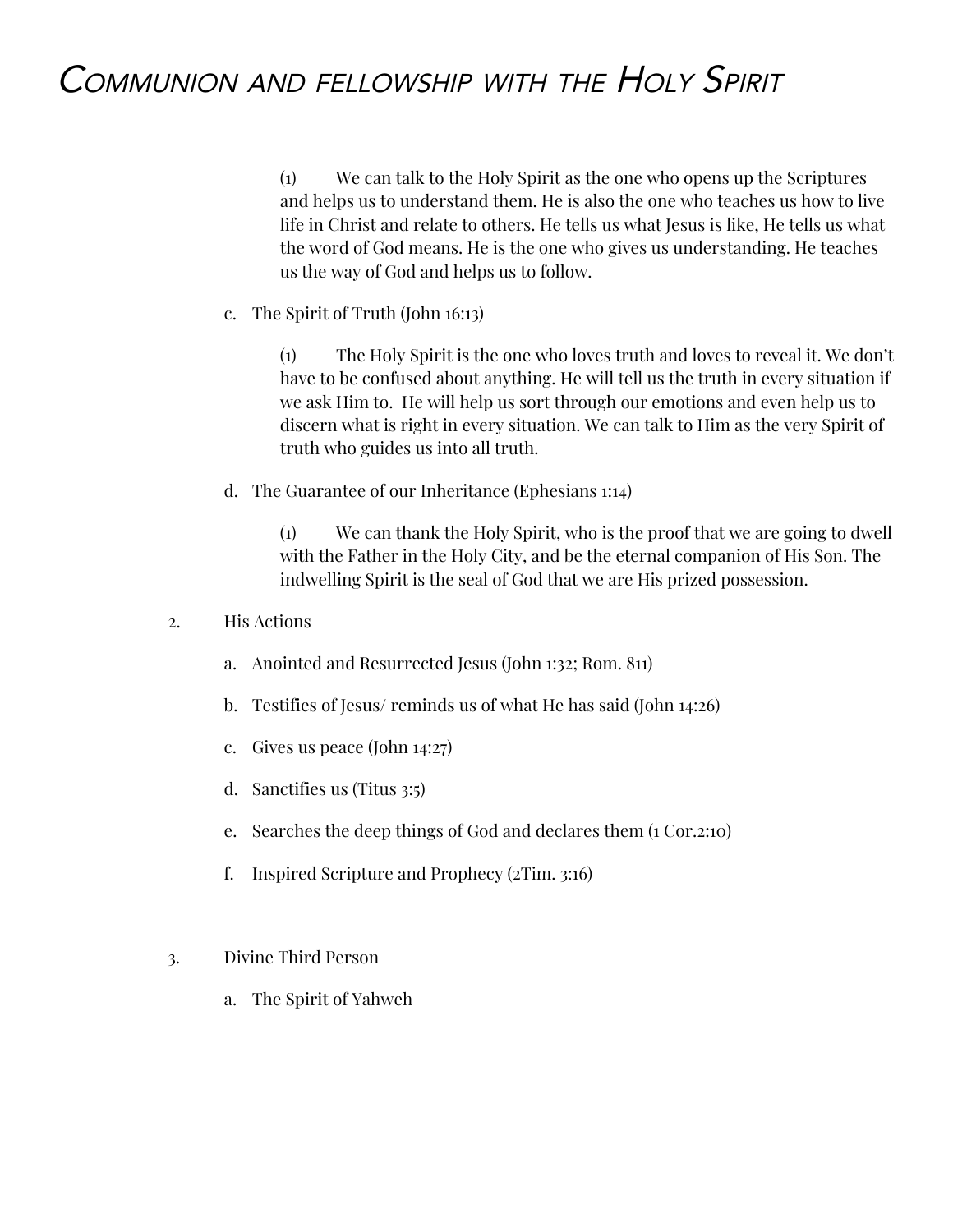(1) The Holy Spirit is the Spirit of the Godhead. He is referred to in scripture as the one who is the Spirit of the Father and the Spirit of Jesus<sup>3</sup>. This means that He is the one who communicates the thoughts, emotions and plans of the Trinity. This is a massive point because it is this One who is dwelling within us.

#### **III. THE MYSTICAL UNION**

- A. Before we talk about practical ways to engage the Spirit within, it helps to understand the implications of the indwelling of the Holy Spirit. It is called a *mystical* union because in terms of how it works, it's a bit of a mystery.
- B. However, we can know a few things about this mysterious union. The first thing we must know is that this is an authentic organic union with Jesus. It is not to separate objects fixed together, it is far more dynamic than that. We are in Christ and He is in us. The One who facilitates this union is the Holy Spirit.
- C. Our union with Jesus by and through the Spirit means that we have access to His inner-most desires, thoughts, intentions, and emotions and He has access to ours. This is the closest two humans could ever get to one another.
- D. This is why it was better for Jesus to go and send the Spirit. He knew that His disciples would miss Him terribly but He also knew that they were going to receive something far better than His physical presence.
- E. When Jesus was in their physical presence the only way for them to know what He was thinking and feeling was if He opened His mouth and spoke and they were close enough to hear it. Now by the Spirit and because of our union with Him we can access His inner most thoughts any time we want to.
- F. The reality of this union with Jesus beckons us to grow in intimacy with the Spirit and participate in what is called communion. The Holy Spirit facilitates both union and the experience of it. My working definition of Communion is *an enjoyable two- way dialogue between two interested parties.*
- G. Communion with the Holy Spirit is how we get in touch with the reality that we have been brought by grace into the Fellowship of Trinity! Not only can we talk to the Father about His Son and vice versa, we can actually *feel* what they feel for each other!

<sup>&</sup>lt;sup>3</sup> The Spirit of God (Gen. 1:2); the Spirit of the Lord (Luke 4:18; Acts 5:9); the Spirit of our God (1 Cor. 6:11); Spirit of the Lord God (Isaiah 61:1); the Spirit of your Father (Matt 10:20); the Spirit of the living God (2 Cor. 3:3). The Spirit of Christ (Rom. 8:9); the Spirit of Jesus Christ (Phil.1:19); the *Spirit of his Son* (Gal. 4:6).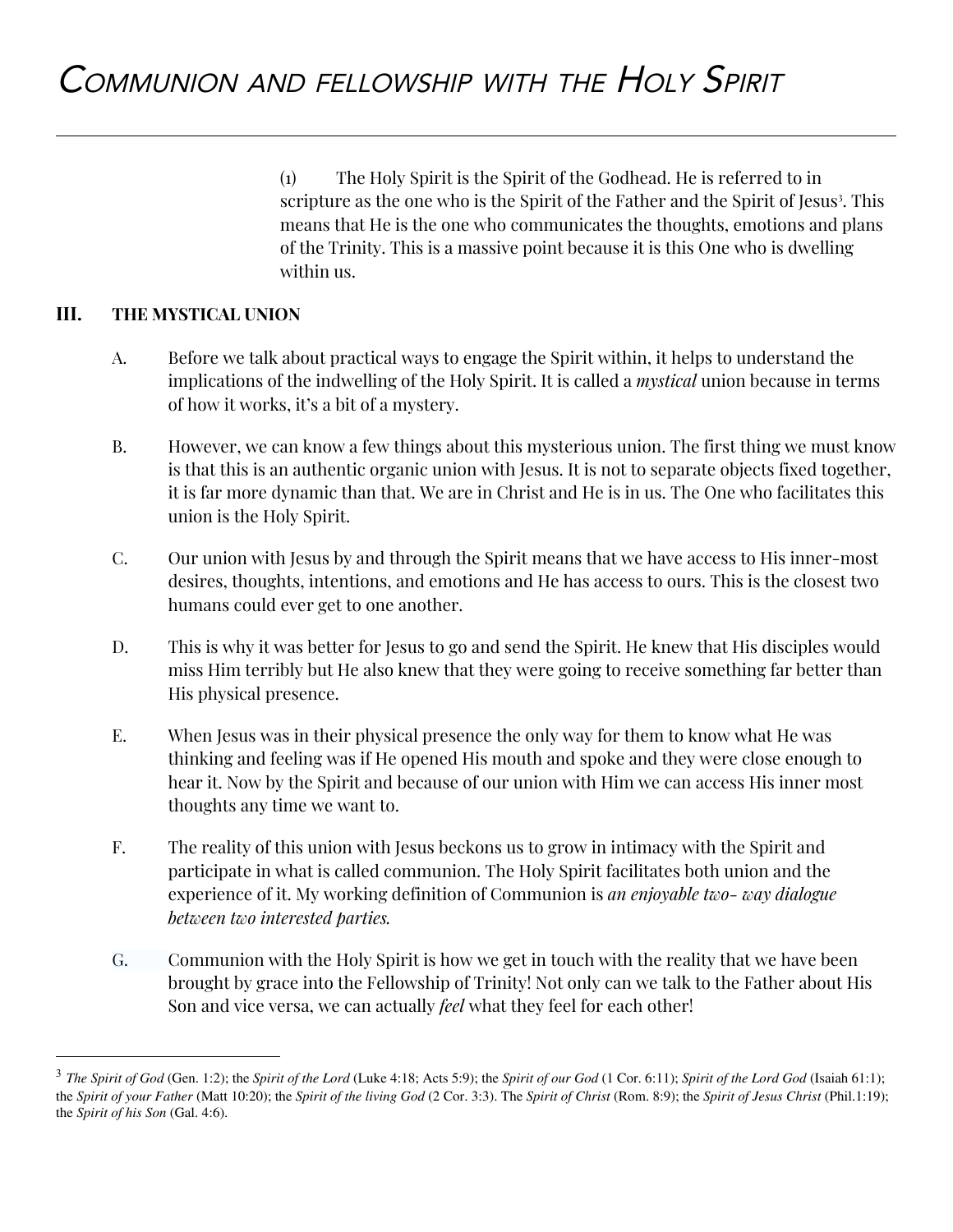- The glory that you have given me I have given to them, that they may be one even as we are one, I in *them and you in me, that they may become perfectly one, so that the world may know that you sent me and loved them even as you loved me. Father, I desire that they also, whom you have* given me, may be <u>with me where I am</u>, to see my glory that you have given me because you *loved me before the foundation of the world. O righteous Father, even though the world does* not know you, I know you, and these know that you have sent me. I made known to them your name, and I will continue to make it known, that <u>the love with which you have loved me may be</u> *in them, and I in them." (John 17:22-26)*
- Do you not believe that <u>I am in the Father and the Father is in me</u>? The words that I say to you I do not speak on my own authority, but the Father who dwells in me does his works. Believe me that I am in the **Father and the Father is in me, or else believe on account of the works themselves. (John 14:10-11)**
- Jesus answered him, "If anyone loves me, he will keep my word, and my Father will love him, and <u>we will</u> *come to him and make our home with him. (John 14:23)*
- I will not leave you as orphans; I will come to you. Before long, the world will not see me anymore, but you will see me. Because I live, you also will live. On that day you will realize that *I am in my Father, and you are in me, and I am in you. (John 14:20)*

*But he who is joined to the Lord becomes one spirit with him. (1 Cor. 6:17)*

Don't you know that you yourselves are God's temple and that God's Spirit lives in you? (1 Cor. 3:16)

Because you are sons, God sent the Spirit of his Son into our hearts, the Spirit who calls out, "Abba, Father." *(Gal. 4:6)*

Those who obey his commands live in him, and he in them. And this is how we know that he lives in us: We *know it by the Spirit he gave us. (1 John 3:24)*

## **IV. F.E.L.L.O.W.S.H.I.P AND T.R.U.S.T**

A. Oh the beauty of the mysterious union we have with the Godhead! The Father, the Son and the Spirit have actually taken up residence within us as His redeemed. We can talk to God about God whenever we desire. For most, this is a new concept and because of this fact we will talk now about practical ways to begin engaging in dialogue with the Spirit.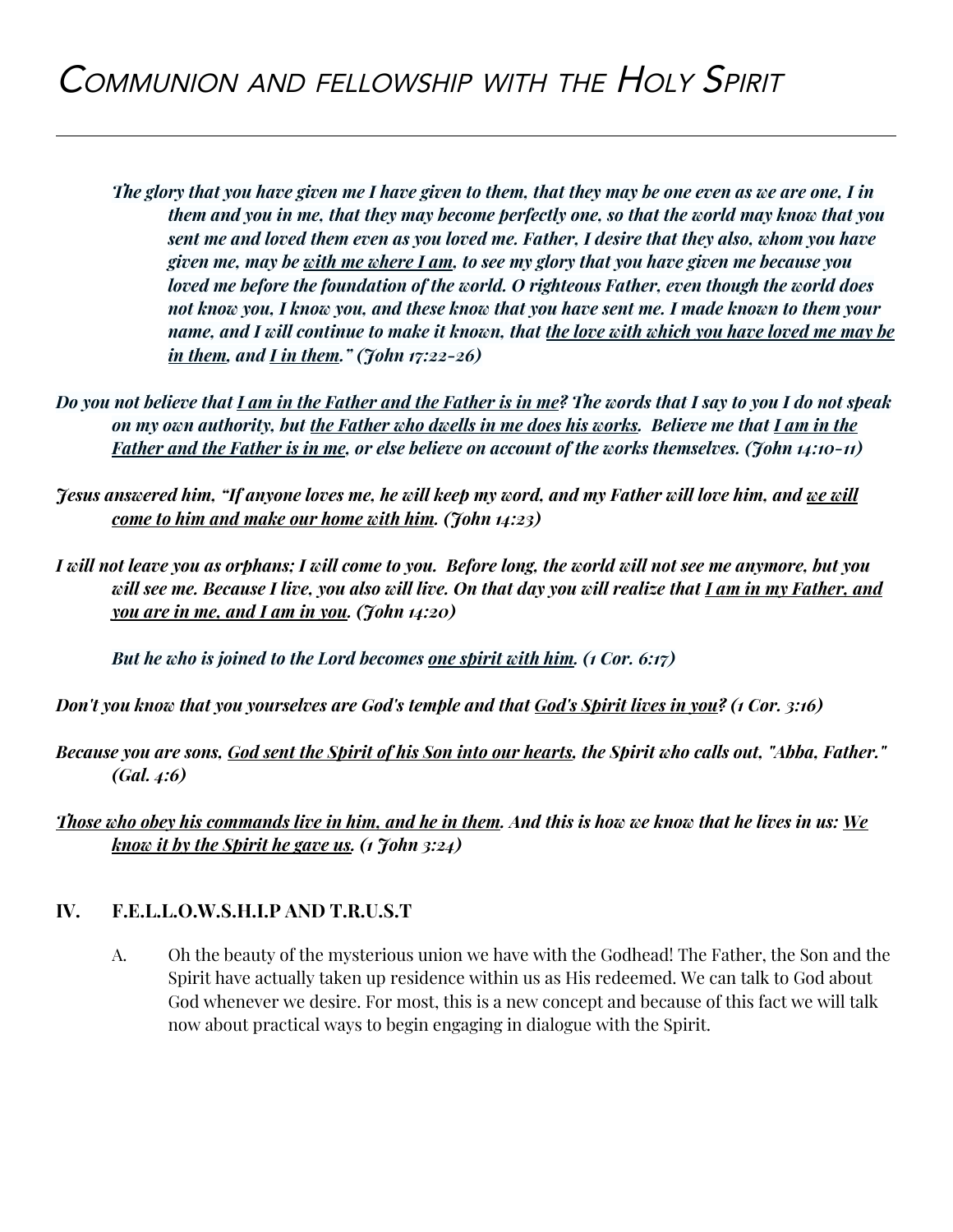- B. It is important to understand that the reality of God within can not be added to or increased, all of God's Spirit came to live within us at rebirth. However, our ability to access and partake of the Spirit can be improved upon and our relationship can grow.
- C. Talking to the Holy Spirit
	- 1. Dial Down
		- a. The first thing to do is to quiet our hearts by speaking short phrases directly to the Lord.
		- b. Another good thing to do is have get focal point in our minds eye. I personally will picture either the throne of God, the Spirit within or the smiling face of Jesus and the Father.
	- 2. Talk Directly to the Spirit
		- a. **T** *Thank You*

(1) We can thank the Holy Spirit for the reality of who He is and what He does even when we are unaware.

b. **R**- *Release Revelation*

(1) We can ask Holy Spirit to give us understanding and revelation in the word. His favorite thing to do is reveal Jesus and produce love in our hearts for Him.

c. **U**- *Use Me*

(1) We can ask the Holy Spirit to show us ways that we can serve those around us and use our spiritual gifts to bless others.

d. **S**- *Strengthen Me*

(1) We can ask the Holy Spirit to give us power over sin and to help us to persevere in the midst of the temptation to compromise or to quit.

e. **T**- *Teach*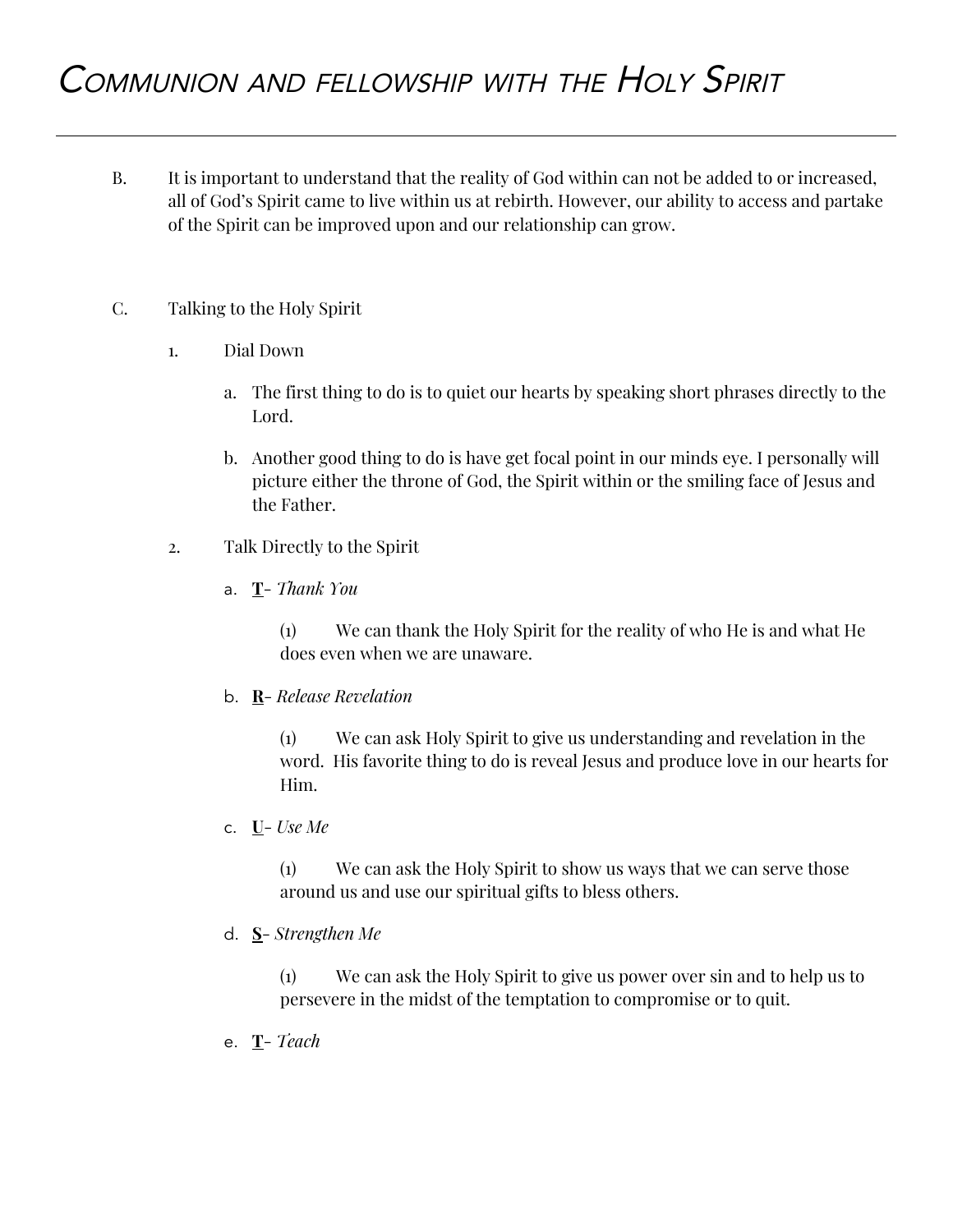## COMMUNION AND FELLOWSHIP WITH THE HOLY SPIRIT

(1) We can ask the Holy Spirit to teach the ways of God and guide us into His will and purposes.

- 3. Prayer for our Inner Man
	- a. **F** Fear of the Lord: *the revelation of the attention and opinion of God*
	- b. **E** Endurance: *perseverance in trial/ difficulty*
	- c. **L** Love: *the power to receive love from God, feel love for God and show love to others*
	- d. **L** Light of Glory: *God's emotions and countenance touching ours; revelation and wisdom as we read the word.*
	- e. **O** One Thing: *that Jesus would have first place in our time, speech, thoughts etc. We can ask to be alerted when this is not the case.*
	- f. **W**-Walk Worthy: *that we could walk in full obedience and free from compromise.*
	- g. **S** Speech: *that our speech would be pleasing to the Lord. That we'd be free of complaining, coarse joking, biting sarcasm and defiling speech.*
	- h. **H**-Humility: *that we'd walk in humility considering others before ourselves. Refusing self-promotion, self-preservation and self-pity.*
	- i. **I**-Insight: *that we would grow in understanding of the word of God unto growing in wisdom and intimacy with Him.*
	- j. **P**-Peace: *that we would have a vibrant inner life that is free from traffic.*

#### **V. THE IMPORTANCE OF A VIBRANT INNER LIFE**

A. The most important thing about us is our inner life. It isn't what we do with our hands. What we cultivate on the inside is thing that remains and it is all that we will have to present to the Lord when we stand before Him. In fact our inner life will be the basis of the glory displayed in our resurrected body. Not even our works of ministry will matter if we have neglected our inner man (Matt. 7:23). We cannot afford to treat the Holy Spirit and relationship with Him lightly. We must tend to our inner man.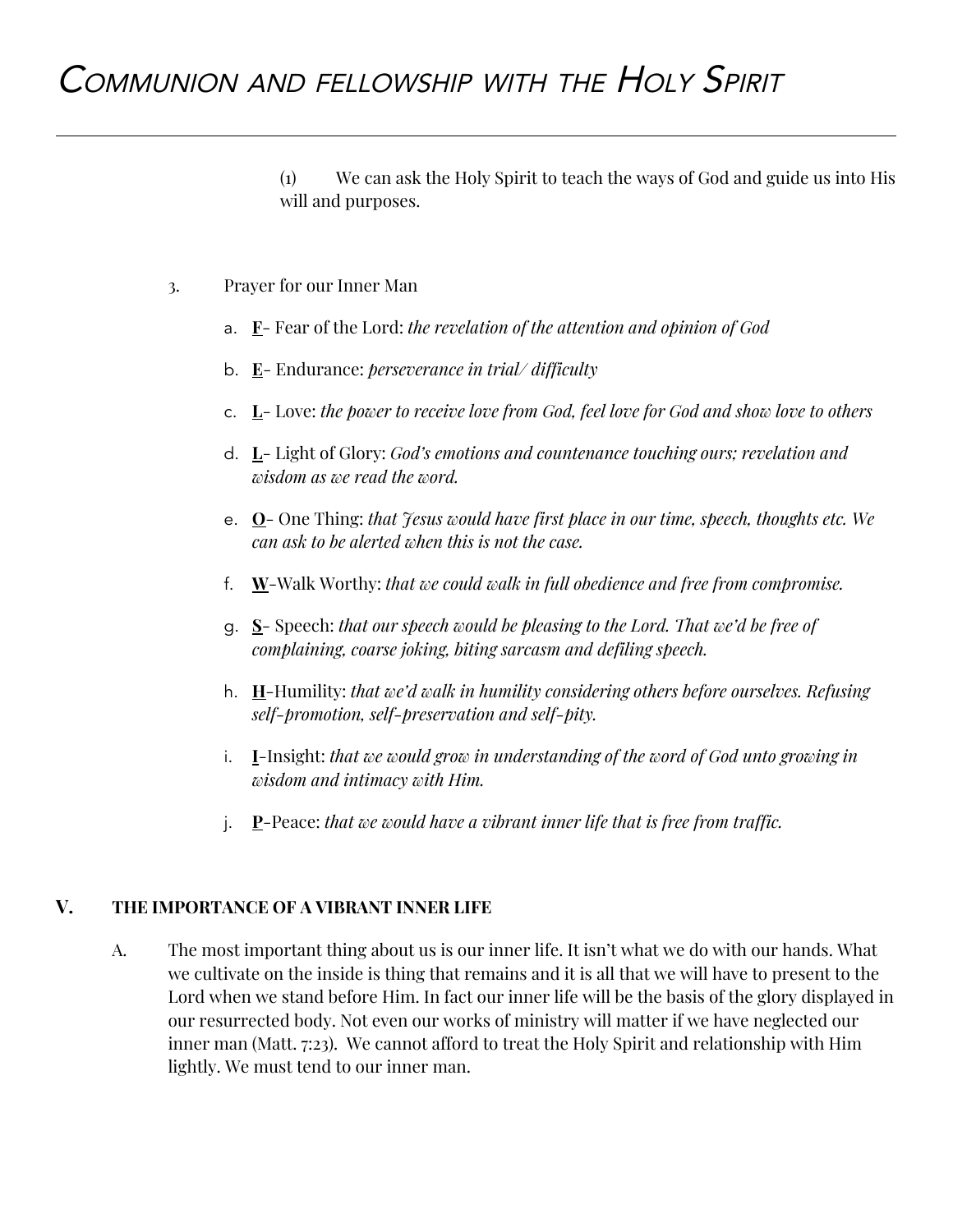- B. Often in *Charis-mania* we will hear terms like *radical* or *fiery* or *intense*. What comes to our mind when we hear a phrase like that is of the utmost importance. We have to know that these words have little to do with personality type and outward expression.
- C. God desires that we would have a life of vibrant communion and intimacy with Him by the Spirit. This is what He calls *radical*. When our level of fiery is based upon our level of connectedness with the Holy Spirit, suddenly the term in not reserved for an elite few. From God's perspective, anyone can be included in the category regardless of age, personality, denomination or geography.
- D. The aforementioned practical prayers will help us to engage in dialogue with the Holy Spirit and begin the journey of a developing a vibrant inner life. The more we talk to Him the more we will gain insight into what He desires to do in us and those around us and also how we can cooperate with Him it.
- E. Revival may or may not come in our lifetime. Passion and zeal will ebb and flow. The point of our lives in knowing God by and through His Spirit.